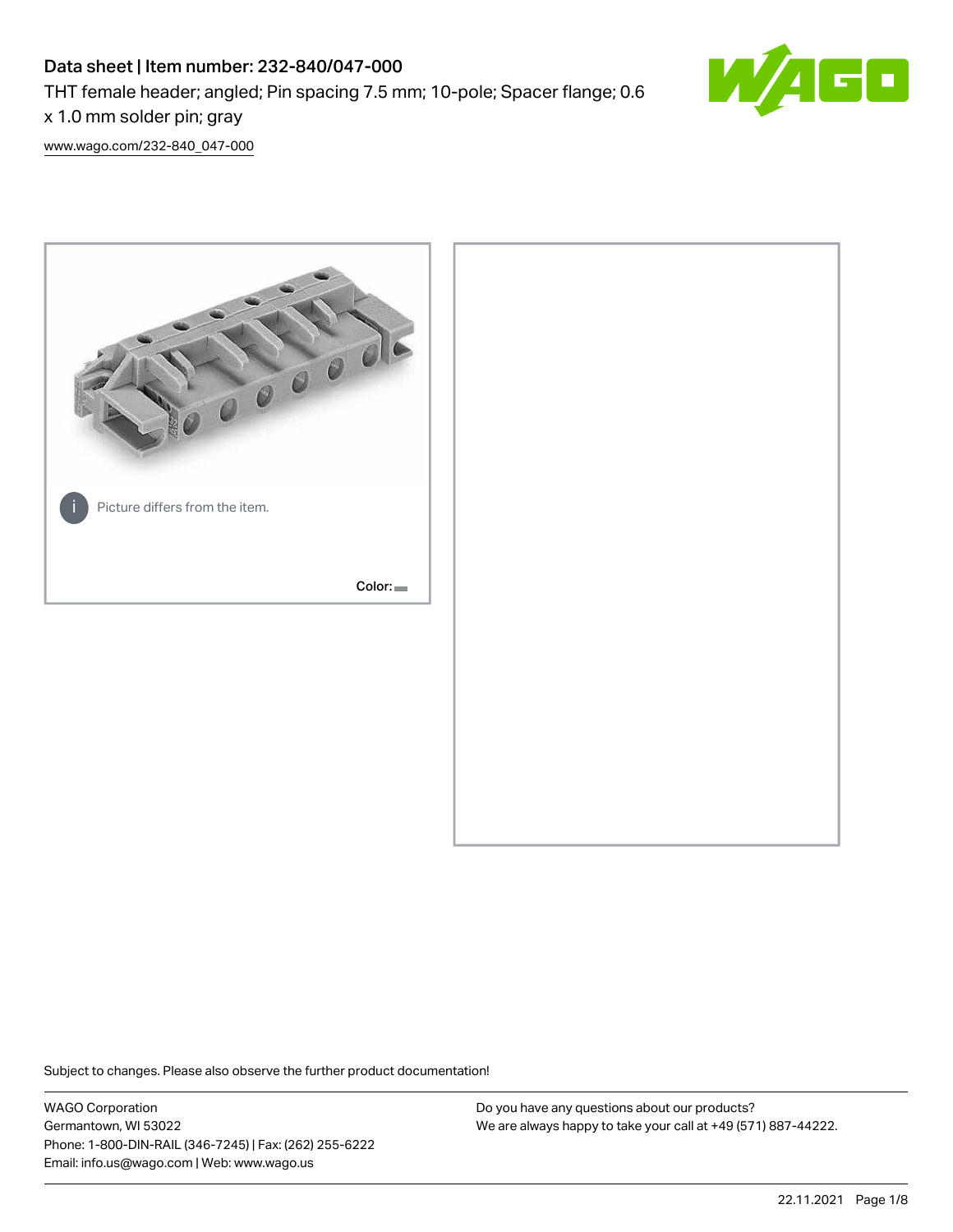

Dimensions in mm

 $L =$  (pole no.  $-1$ ) x pin spacing + 5 mm

 $L1 = L + 3$  mm

 $L2 = L + 8.8$  mm

```
L3 = L + 14.8 mm
```
2- to 3-pole female connectors – one latch only

#### Item description

- **Horizontal or vertical PCB mounting via straight or angled solder pins**
- For board-to-board and board-to-wire connections

Subject to changes. Please also observe the further product documentation!

WAGO Corporation Germantown, WI 53022 Phone: 1-800-DIN-RAIL (346-7245) | Fax: (262) 255-6222 Email: info.us@wago.com | Web: www.wago.us

Do you have any questions about our products? We are always happy to take your call at +49 (571) 887-44222.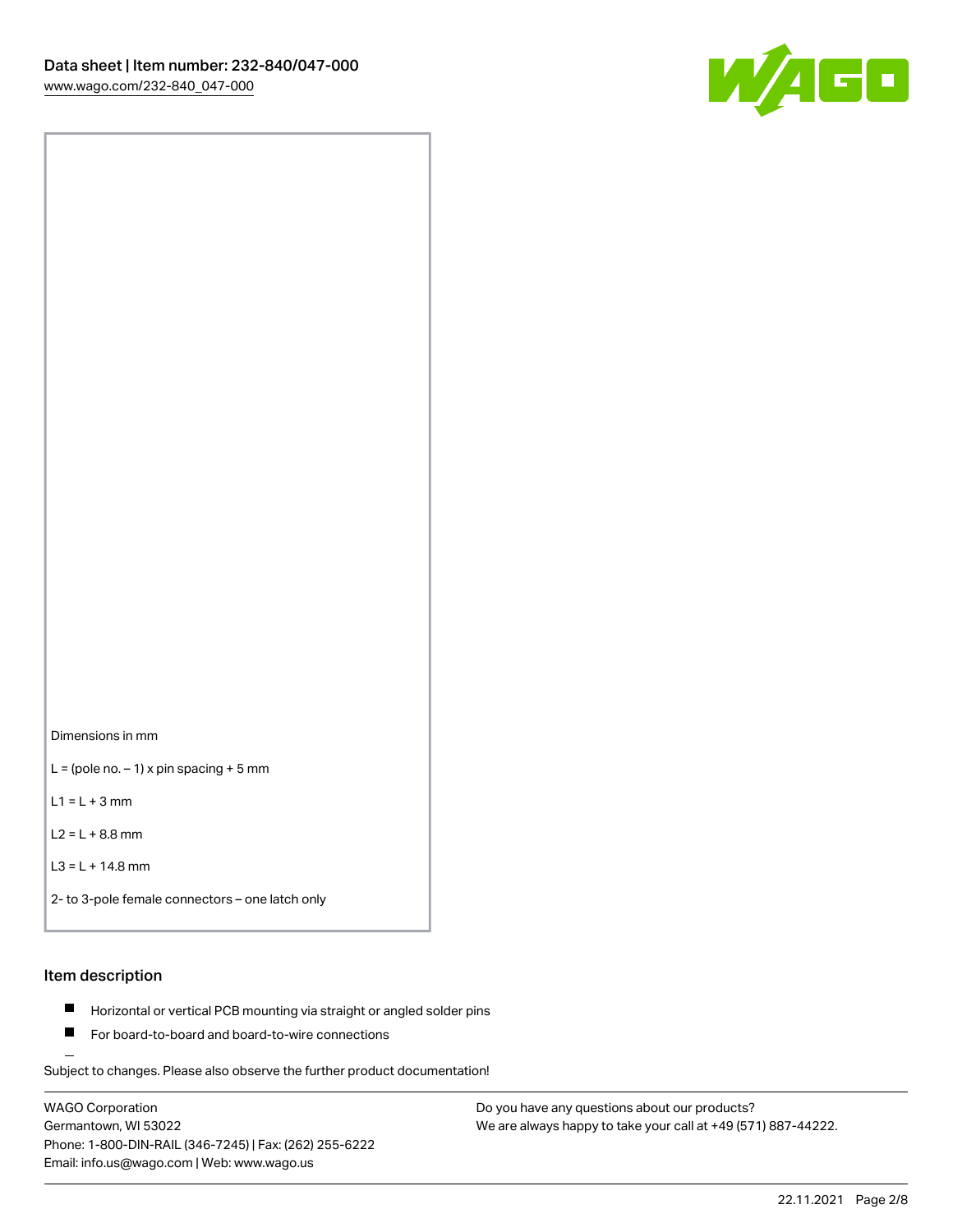- $\blacksquare$ Touch-proof PCB outputs
- $\blacksquare$ Easy-to-identify PCB inputs and outputs
- With coding fingers  $\blacksquare$

# Data

# Notes

| Safety information 1 | The <i>MCS – MULTI CONNECTION SYSTEM</i> includes connectors<br>without breaking capacity in accordance with DIN EN 61984. When<br>used as intended, these connectors must not be connected<br>/disconnected when live or under load. The circuit design should<br>ensure header pins, which can be touched, are not live when<br>unmated. |
|----------------------|--------------------------------------------------------------------------------------------------------------------------------------------------------------------------------------------------------------------------------------------------------------------------------------------------------------------------------------------|
| Variants:            | Other pole numbers<br>3.8 mm pin projection for male headers with straight solder pins<br>Gold-plated or partially gold-plated contact surfaces<br>Other versions (or variants) can be requested from WAGO Sales or<br>configured at https://configurator.wago.com/                                                                        |

## Electrical data

#### IEC Approvals

| Ratings per                 | IEC/EN 60664-1                                                       |
|-----------------------------|----------------------------------------------------------------------|
| Rated voltage (III / 3)     | 500 V                                                                |
| Rated surge voltage (III/3) | 6 <sub>kV</sub>                                                      |
| Rated voltage (III/2)       | 630 V                                                                |
| Rated surge voltage (III/2) | 6 <sub>k</sub> V                                                     |
| Nominal voltage (II/2)      | 1000V                                                                |
| Rated surge voltage (II/2)  | 6 <sub>k</sub> V                                                     |
| Rated current               | 12A                                                                  |
| Legend (ratings)            | (III / 2) $\triangleq$ Overvoltage category III / Pollution degree 2 |

#### UL Approvals

| Approvals per                  | UL 1059 |
|--------------------------------|---------|
| Rated voltage UL (Use Group B) | 300 V   |
| Rated current UL (Use Group B) | 15 A    |
| Rated voltage UL (Use Group D) | 300 V   |
| Rated current UL (Use Group D) | 10 A    |

Subject to changes. Please also observe the further product documentation!

WAGO Corporation Germantown, WI 53022 Phone: 1-800-DIN-RAIL (346-7245) | Fax: (262) 255-6222 Email: info.us@wago.com | Web: www.wago.us Do you have any questions about our products? We are always happy to take your call at +49 (571) 887-44222.

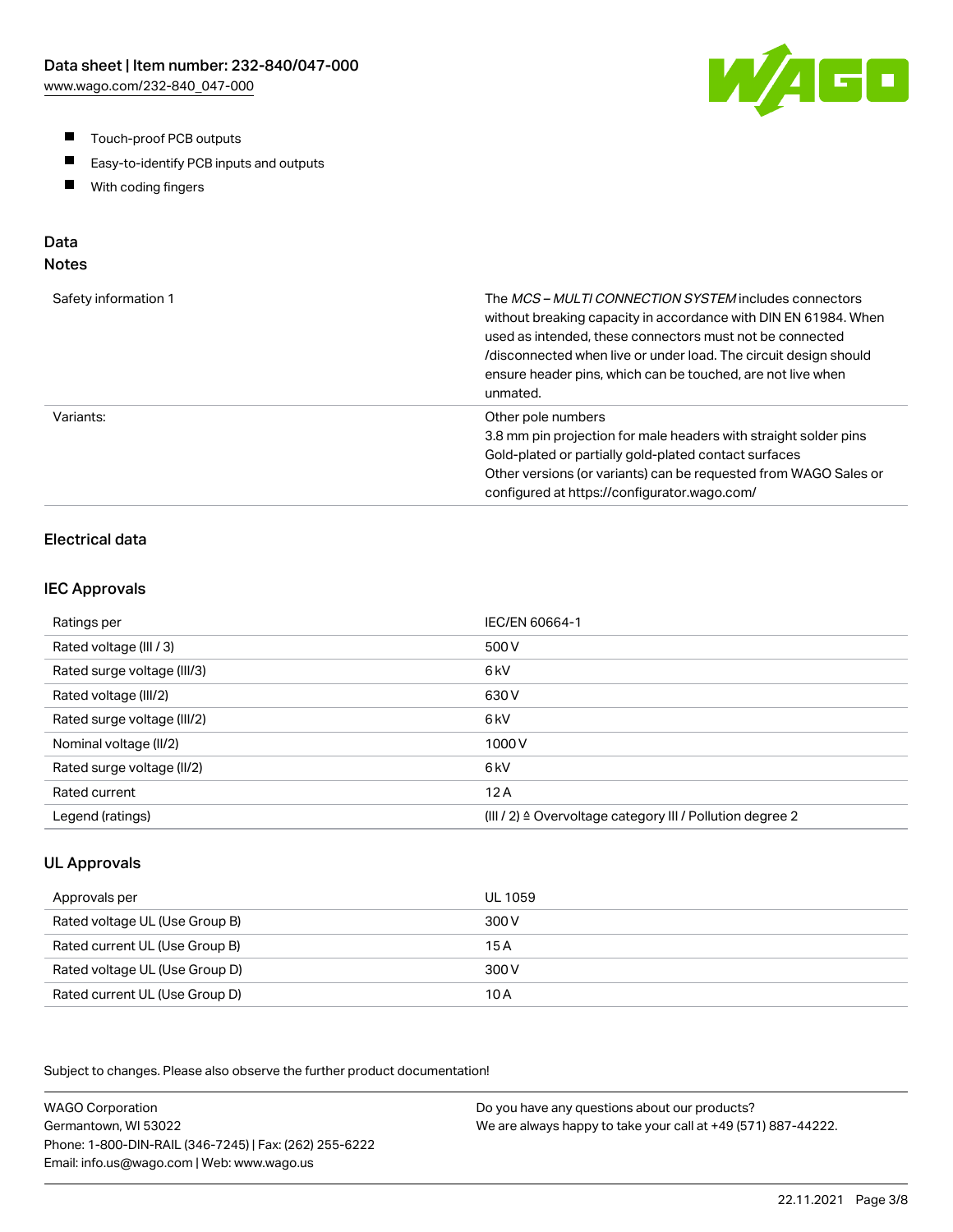

#### Ratings per UL

| Rated voltage UL 1977 | 600 V |
|-----------------------|-------|
| Rated current UL 1977 | ЭA    |

#### CSA Approvals

| Approvals per                   | CSA   |
|---------------------------------|-------|
| Rated voltage CSA (Use Group B) | 300 V |
| Rated current CSA (Use Group B) | 15 A  |
| Rated voltage CSA (Use Group D) | 300 V |
| Rated current CSA (Use Group D) | 10 A  |

#### Connection data

| Total number of potentials |  |
|----------------------------|--|
| Number of connection types |  |
| Number of levels           |  |

## Connection 1

| . .<br>Num<br>of poles<br>nner o<br>.<br>. |  |
|--------------------------------------------|--|
|--------------------------------------------|--|

# Physical data

| Pin spacing                          | 7.5 mm / 0.295 inch   |
|--------------------------------------|-----------------------|
| Width                                | 82.3 mm / 3.24 inch   |
| Height                               | 16.6 mm / 0.654 inch  |
| Height from the surface              | 11.6 mm / 0.457 inch  |
| Depth                                | 18.25 mm / 0.719 inch |
| Solder pin length                    | 5 mm                  |
| Solder pin dimensions                | $0.6 \times 1$ mm     |
| Drilled hole diameter with tolerance | $1.3$ $(+0.1)$ mm     |

## Mechanical data

| Mounting type | Mounting flange             |
|---------------|-----------------------------|
| Mounting type | Flush feed-through mounting |
|               | Panel mounting              |

Subject to changes. Please also observe the further product documentation!

| <b>WAGO Corporation</b>                                | Do you have any questions about our products?                 |
|--------------------------------------------------------|---------------------------------------------------------------|
| Germantown, WI 53022                                   | We are always happy to take your call at +49 (571) 887-44222. |
| Phone: 1-800-DIN-RAIL (346-7245)   Fax: (262) 255-6222 |                                                               |
| Email: info.us@wago.com   Web: www.wago.us             |                                                               |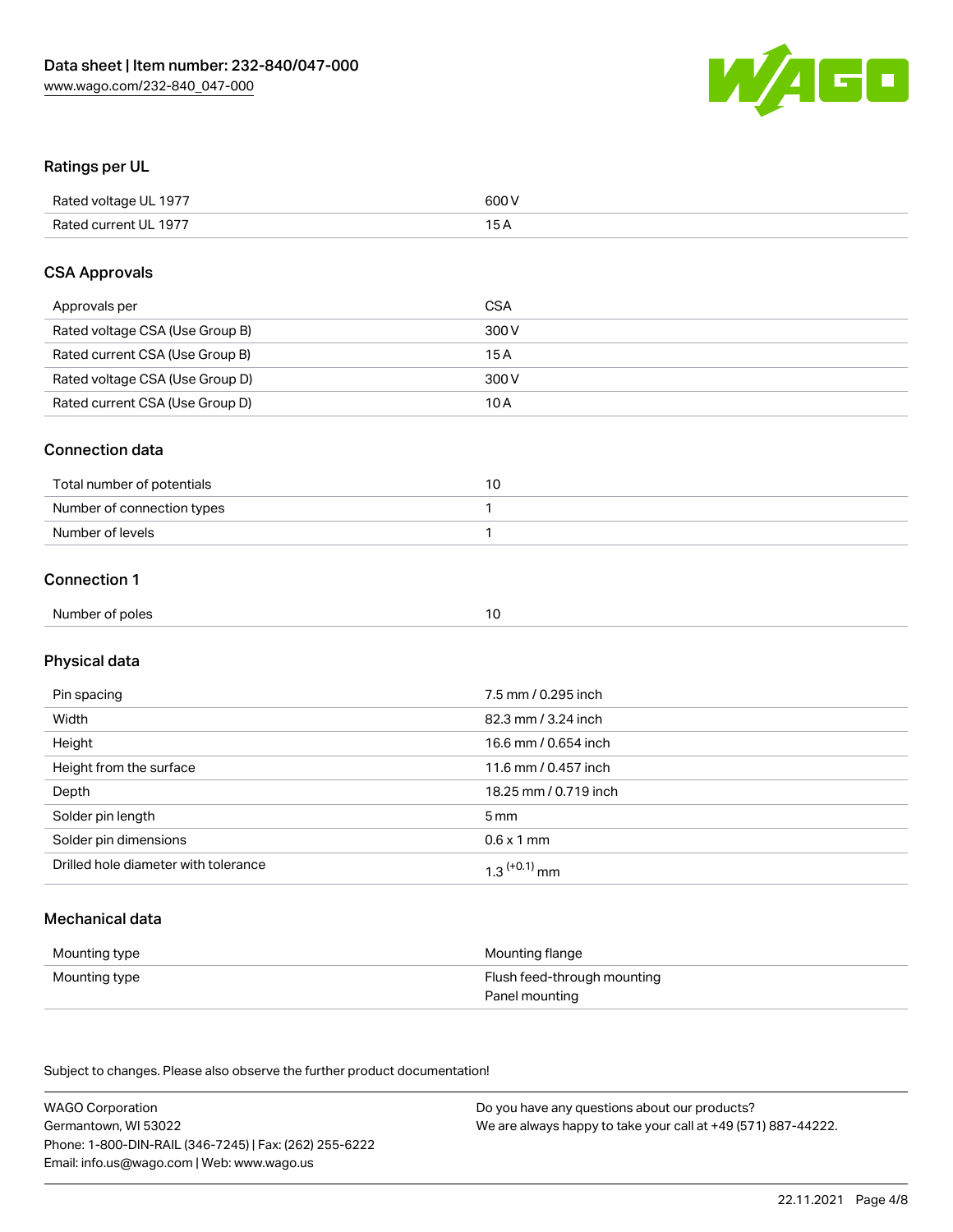[www.wago.com/232-840\\_047-000](http://www.wago.com/232-840_047-000)



#### Plug-in connection

| Contact type (pluggable connector) | Female header |
|------------------------------------|---------------|
| Connector (connection type)        | for PCB       |
| Mismating protection               | No            |
| Mating direction to the PCB        | 0°            |
| Locking of plug-in connection      | Without       |

## PCB contact

| PCB Contact                         | THT                                        |
|-------------------------------------|--------------------------------------------|
| Solder pin arrangement              | over the entire female connector (in-line) |
| Number of solder pins per potential |                                            |

### Material data

| Color                       | gray             |
|-----------------------------|------------------|
| Material group              |                  |
| Insulation material         | Polyamide (PA66) |
| Flammability class per UL94 | V <sub>0</sub>   |
| Contact material            | Copper alloy     |
| Contact plating             | tin-plated       |
| Fire load                   | $0.244$ MJ       |
| Weight                      | 11.9g            |

## Environmental requirements

| Limit temperature range | $-60+85 °C$ |
|-------------------------|-------------|
|-------------------------|-------------|

### Commercial data

| PU (SPU)              | 25 Stück      |
|-----------------------|---------------|
| Packaging type        | box           |
| Country of origin     | <b>DE</b>     |
| <b>GTIN</b>           | 4050821638087 |
| Customs tariff number | 85366990990   |

## Approvals / Certificates

### Ship Approvals

|      |          |                          | Certificate |
|------|----------|--------------------------|-------------|
| Logo | Approval | Additional Approval Text | name        |
|      |          |                          |             |

Subject to changes. Please also observe the further product documentation!

| <b>WAGO Corporation</b>                                | Do you have any questions about our products?                 |
|--------------------------------------------------------|---------------------------------------------------------------|
| Germantown, WI 53022                                   | We are always happy to take your call at +49 (571) 887-44222. |
| Phone: 1-800-DIN-RAIL (346-7245)   Fax: (262) 255-6222 |                                                               |
| Email: info.us@wago.com   Web: www.wago.us             |                                                               |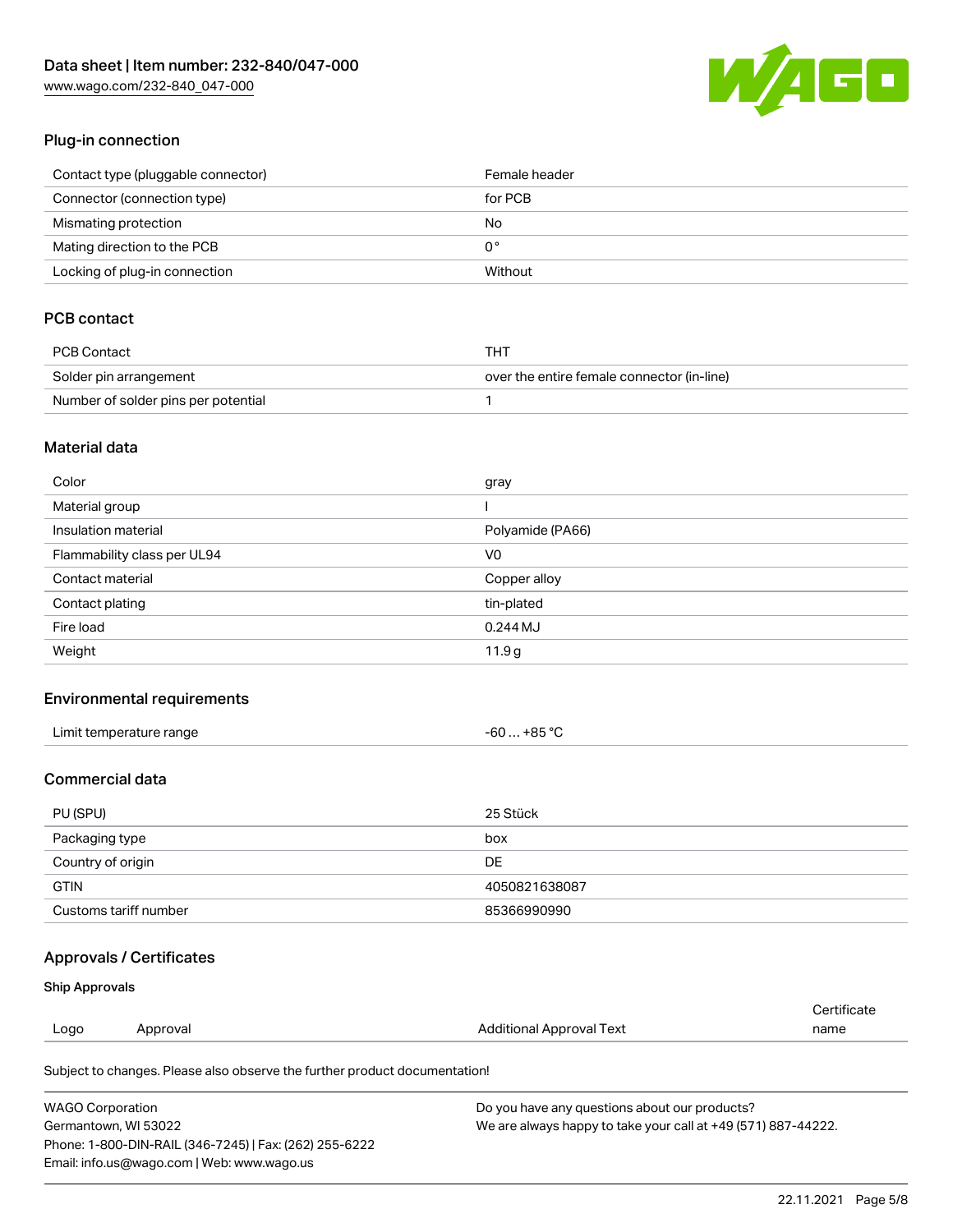# Data sheet | Item number: 232-840/047-000

[www.wago.com/232-840\\_047-000](http://www.wago.com/232-840_047-000)





| ABS                                                            | <b>ABS</b><br>American Bureau of Shipping                                                                                    |                                                                                                                         |               | $19 -$<br>HG15869876-<br><b>PDA</b> |
|----------------------------------------------------------------|------------------------------------------------------------------------------------------------------------------------------|-------------------------------------------------------------------------------------------------------------------------|---------------|-------------------------------------|
|                                                                | <b>DNV GL</b><br>Det Norske Veritas, Germanischer Lloyd                                                                      |                                                                                                                         |               | TAE000016Z                          |
| <b>UL-Approvals</b>                                            |                                                                                                                              |                                                                                                                         |               |                                     |
| Logo                                                           | Approval                                                                                                                     | <b>Additional Approval Text</b>                                                                                         |               | Certificate<br>name                 |
|                                                                | <b>UR</b><br>Underwriters Laboratories Inc.                                                                                  | UL 1059                                                                                                                 |               | E45172                              |
|                                                                | <b>UR</b><br>Underwriters Laboratories Inc.                                                                                  | <b>UL 1977</b>                                                                                                          |               | E45171                              |
| Counterpart                                                    | Item no.731-610                                                                                                              | 1-conductor male connector; CAGE CLAMP®; 2.5 mm <sup>2</sup> ; Pin spacing 7.5 mm; 10-pole; 2,50 mm <sup>2</sup> ; gray |               | www.wago.com/731-610                |
| <b>Optional accessories</b>                                    |                                                                                                                              |                                                                                                                         |               |                                     |
| <b>Testing accessories</b><br>Testing accessories              |                                                                                                                              |                                                                                                                         |               |                                     |
|                                                                | Item no.: 210-136<br>Test plug; 2 mm Ø; with 500 mm cable                                                                    |                                                                                                                         |               | www.wago.com/210-136                |
|                                                                | Item no.: 231-662<br>Test plugs for female connectors; for 7.5 mm and 7.62 mm pin spacing; 2,50 mm <sup>2</sup> ; light gray |                                                                                                                         |               | www.wago.com/231-662                |
| <b>Downloads</b><br>Documentation                              |                                                                                                                              |                                                                                                                         |               |                                     |
| <b>Additional Information</b><br><b>Technical explanations</b> |                                                                                                                              | 2019 Apr 3                                                                                                              | pdf<br>2.0 MB | Download                            |

Subject to changes. Please also observe the further product documentation!

| WAGO Corporation                                       | Do you have any questions about our products?                 |
|--------------------------------------------------------|---------------------------------------------------------------|
| Germantown, WI 53022                                   | We are always happy to take your call at +49 (571) 887-44222. |
| Phone: 1-800-DIN-RAIL (346-7245)   Fax: (262) 255-6222 |                                                               |
| Email: info.us@wago.com   Web: www.wago.us             |                                                               |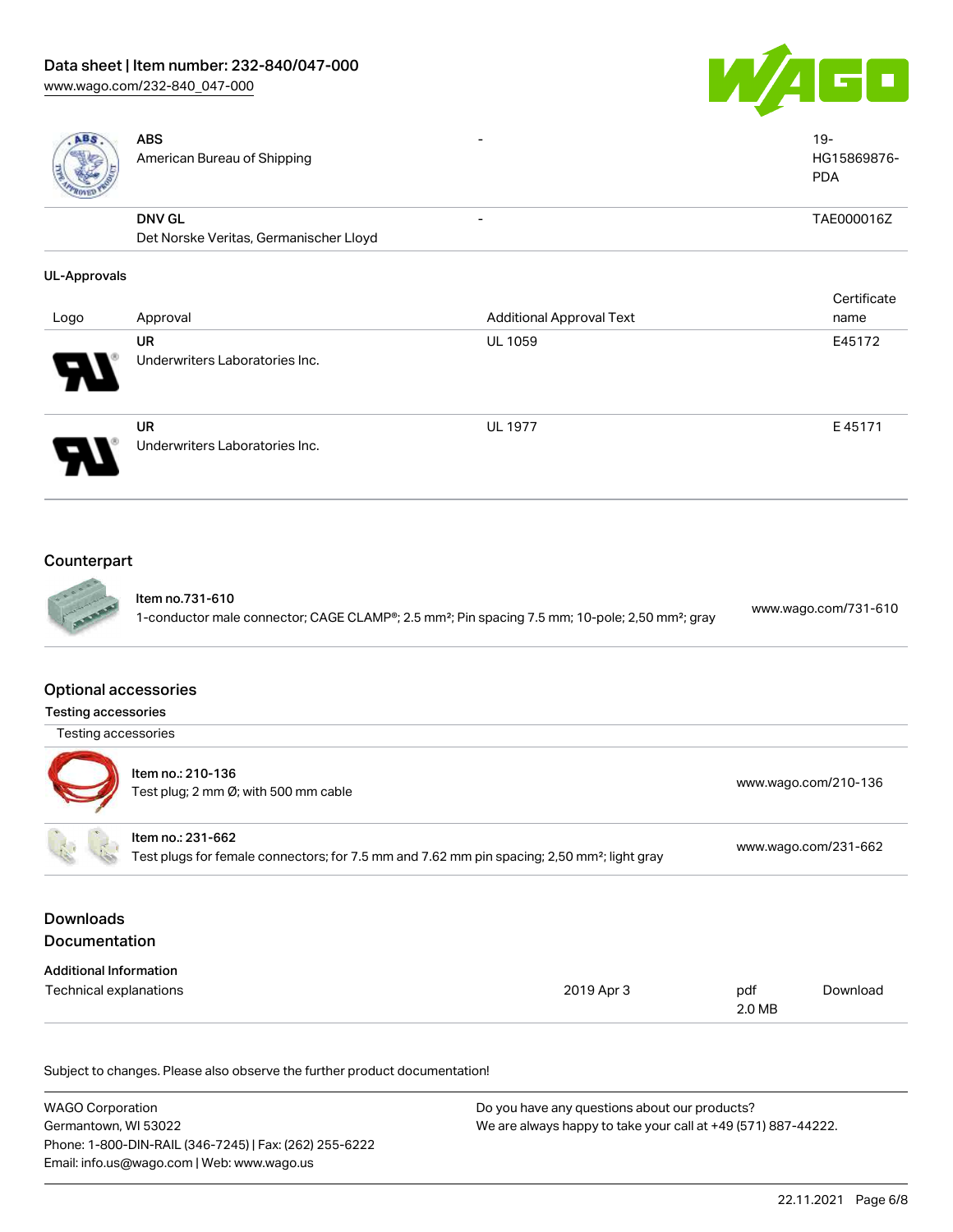#### CAD files

#### PCB Design

Symbol and Footprint 232-840/047-000

CAx data for your PCB design, consisting of "schematic symbols and PCB footprints", allow easy integration of the WAGO component into your development environment.

#### Supported formats:

- $\blacksquare$ Accel EDA 14 & 15
- $\blacksquare$ Altium 6 to current version
- П Cadence Allegro
- П **DesignSpark**
- $\blacksquare$ Eagle Libraries
- $\blacksquare$ KiCad
- $\blacksquare$ Mentor Graphics BoardStation
- $\blacksquare$ Mentor Graphics Design Architect
- П Mentor Graphics Design Expedition 99 and 2000
- П OrCAD 9.X PCB and Capture
- **The State** PADS PowerPCB 3, 3.5, 4.X, and 5.X
- $\blacksquare$ PADS PowerPCB and PowerLogic 3.0
- $\blacksquare$ PCAD 2000, 2001, 2002, 2004, and 2006
- П Pulsonix 8.5 or newer
- П STL
- П 3D STEP
- П TARGET 3001!
- $\blacksquare$ View Logic ViewDraw
- П Quadcept
- П Zuken CadStar 3 and 4
- $\blacksquare$ Zuken CR-5000 and CR-8000

PCB Component Libraries (EDA), PCB CAD Library Ultra Librarian

#### Environmental Product Compliance

#### Compliance Search

Environmental Product Compliance 232-840/047-000 THT female header; angled; Pin spacing 7.5 mm; 10-pole; Spacer flange; 0.6 x 1.0 mm solder pin; gray

Subject to changes. Please also observe the further product documentation!

WAGO Corporation Germantown, WI 53022 Phone: 1-800-DIN-RAIL (346-7245) | Fax: (262) 255-6222 Email: info.us@wago.com | Web: www.wago.us

Do you have any questions about our products? We are always happy to take your call at +49 (571) 887-44222.



URL [Download](https://www.wago.com/global/d/UltraLibrarian_URLS_232-840_047-000)

URL [Download](https://www.wago.com/global/d/ComplianceLinkMediaContainer_232-840_047-000)